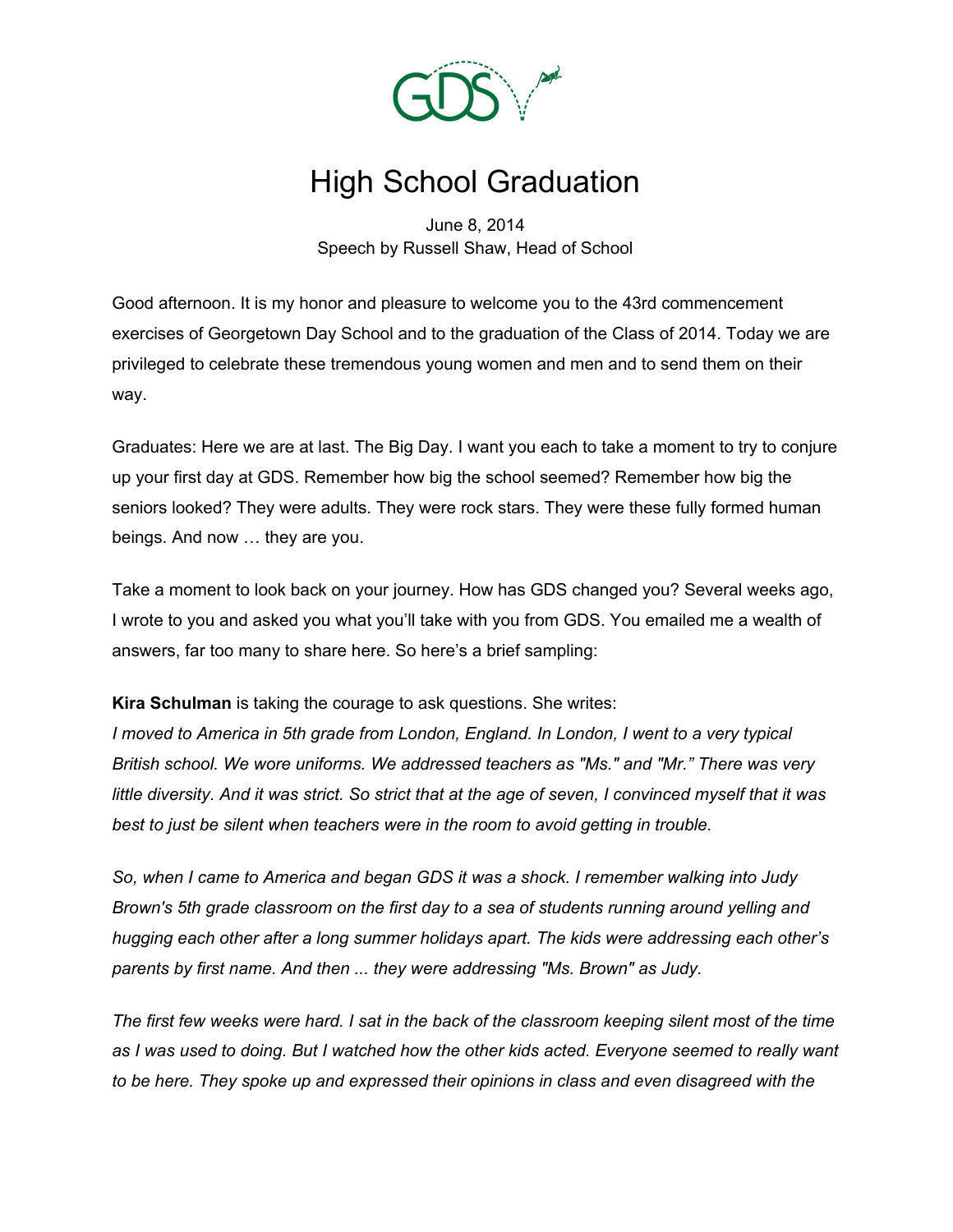*teacher sometimes. Over the years at GDS, I have been slowly shedding my British schoolgirl identity and finding my own.*

*What I will take from GDS above all is the knowledge that I do not always need to confine* myself within the rules. To be clear, I am not taking from GDS that it is ok to be a criminal. (And Kira—I, for one, am delighted to hear that). But, it is OK to test the lines and more important to question the lines. I am taking from GDS that it is not OK to just accept things as they are. GDS says it wants students to love learning. But I think what GDS ultimately instilled in me along with a love of learning is a curiosity and a need to question and understand. I will go off to Penn next year not as the quiet girl in the back of the classroom but as the student in the front of the *classroom, participating, asking questions, engaged.*

## **Mark Ashin** is taking his books. He writes:

GDS allowed me to fall in love with literature, and as I write this I'm looking at the stack of *novels that changed my whole perception of books and reading. My fascination and, frankly, obsession with literature was sparked by the GDS English department, and when I finally leave this place behind I know I'll be taking my books with me.*

### **Fatima Fairfax** is taking community. She writes:

*As an entering freshman I was extremely hesitant to change schools. From the moment I stepped inside GDS however, I could see myself immersed in the school's culture; sitting in the chaotic forum, staying in the building for all hours of the night and on weekends, talking to teachers in the hallways. The communities built from sports teams, music groups, and the class of 2014 shaped my time here. I want to keep this community long after high school, a community that goes on beach trips, dominates men's volleyball and is so musically, athletically, and academically talented that we can't not be successful. I hope I never lose the ideas and ideals and people that make up the communities I've found at GDS.*

## **Aaron Fisher** is taking curiosity. He writes:

I will take from GDS an interest in those around me. In my many years at the school, I not only *learned about other people through the countless books I read in class and historical figures I studied, but also through theater at the High School, where I learned the challenges of working* hard and having fun while trying to portray someone who is not me. I will take (I actually did *take) from GDS the crucifix necklace I wore in the musical, because GDS allowed me to finally*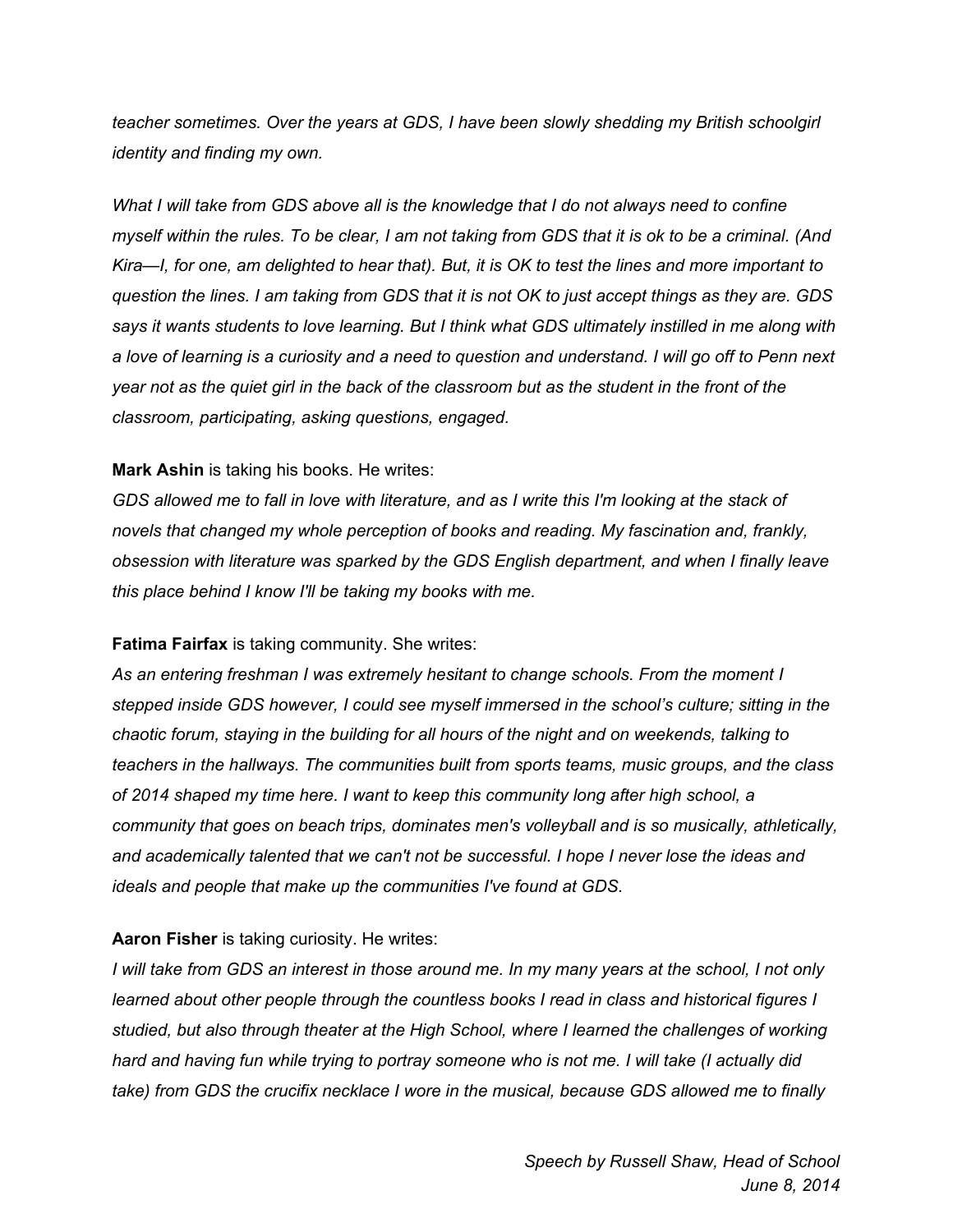*become a Catholic priest, a calling traditionally unattainable for a nice Jewish boy.*

#### **Jack McIsaac writes:**

*I will take two Expo markers, a highlighter, 74 "great jobs" from Harold Newton, and the belief that I can handle anything that college—or life—throws my way.*

**Emily Vogt** will be taking a love of learning with her. She writes:

I will be taking a GDS mind to college: a mind that has been whittled and shaped by my peers, *teachers, and coaches over the past nine years. A mind that never takes any idea for granted, and is always primed to question. A mind that opens itself to other voices and other perspectives, but that never loses sight of its own. A mind that loves to learn. And learn. And learn some more. I will be around other students next year who have taken more APs than I have, who have perhaps started their own non-profit organization, or who have even led their sports teams to National Championships. But, despite their notable accomplishments, they don't* have that same love of learning that I do, a love which I owe entirely to GDS and a love which *will last me a lifetime. How could I not love learning after being surrounded for the past nine years by teachers who spend their snow days looking up different TED talks to weave into our class discussions and who use Aretha Franklin's song "Chain, Chain, Chain" to help their Calculus students remember the Chain Rule? How could I not love learning after being part of a diverse student body where everyone is encouraged to voice their own opinion? GDS makes this love of learning contagious; we all seem to leave with a GDS mind, primed to impact the world with the same general premise but in strikingly different ways. And it is this GDS mind that will keep us connected to the institution, that will keep drawing us back for alumni events or lunches with teachers, because we want to stay close to those who harbor that same love of learning and who helped to shape our love of learning. In short, GDS has helped me change not just the way I think, but the way I think about myself.*

### **Sydney Morris** is taking her voice. She writes:

GDS has taught me to have an opinion, and to fight for it. My voice matters. I came into Elaine and Joanna's class on the first day of kindergarten excited to make friends, but I had no idea I *would have friendships that would last for 13 years. Thank you teachers and administrators for giving me the best school environment I could have asked for. You all pushed me further than I thought I could go and helped me to be my best self.*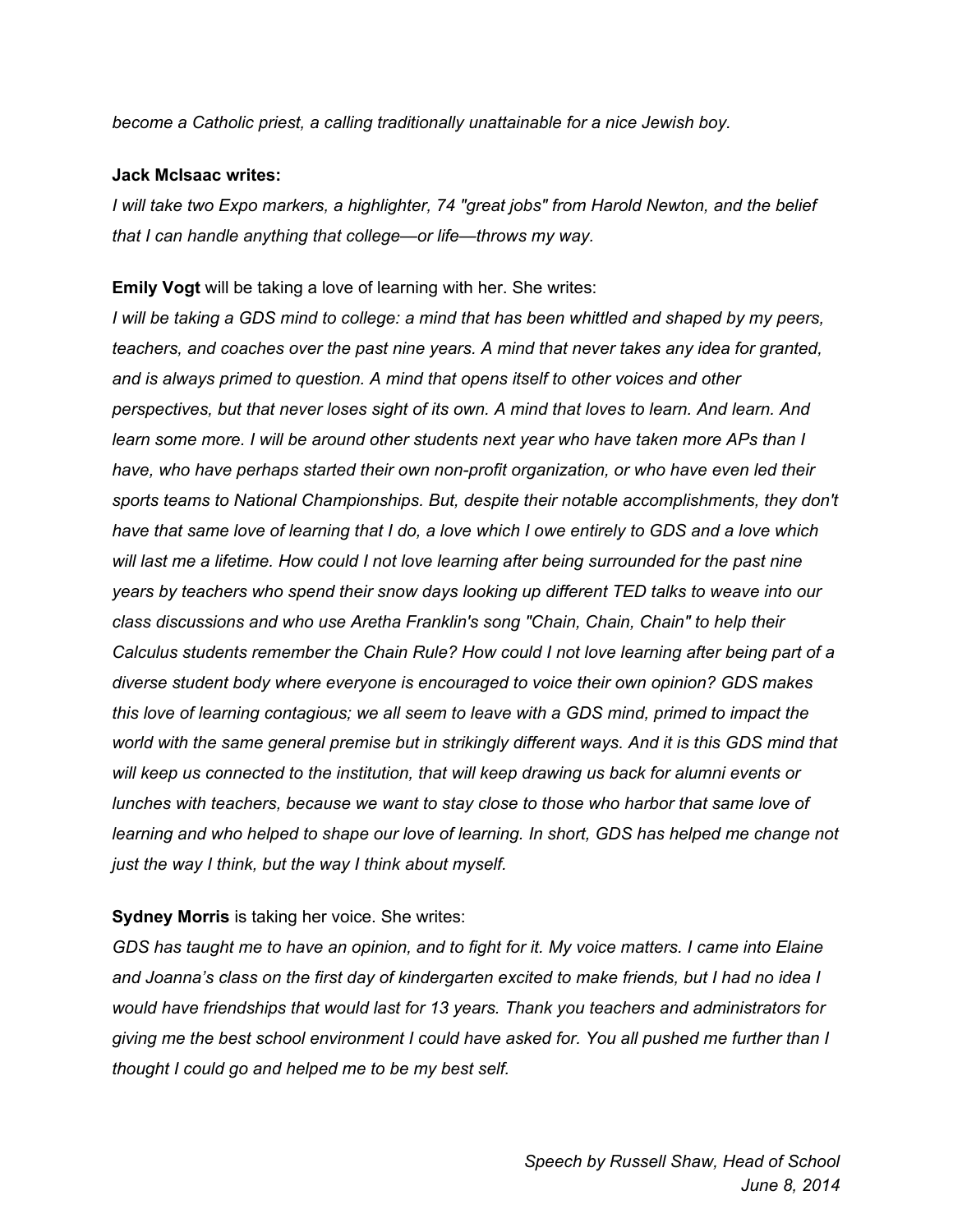**Sam Klein** will take with him an appreciation for diversity. He writes:

*Everyone knows that our school was established on pillars of diversity. Many schools emphasize diversity in their mission statements, but what distinguishes GDS is that our diversity isn't just the breakdown of who's in the classroom—it's represented in the discussions themselves. The incredible diversity of backgrounds of students, faculty, and guest speakers at GDS in conjunction with the often-underappreciated encouragement for everyone to speak their* mind means that not only is there a diversity of people in the room, but a diversity of opinions as well. I'll leave the school with a strong appreciation for communities like this one, and in the rare times in my life when I find myself in such an environment I'll be sure to take full advantage of *the broad perspectives surrounding me.*

**Lily Gasperetti** will take with her "the drive to work diligently, the desire to try new things, knowledge, amazing friendships, and words of wisdom from teachers, including: 'You can't truly love someone before you learn to love yourself' and 'Never eat at Jack in the Box!!' "

## **Holly Morgan** writes:

*I cannot possibly express all that ways that GDS has been perfect for me. Through GDS theater I learned how to run, build and design a show. This taught me responsibility and leadership in a hands-on, active and real-life way. We learned how to work under pressure and, through this, how to gain self-confidence and self-worth. At GDS, our teachers don't look down on us. They* teach us and treat us as equals. GDS stands for Greatest Damn School. I will miss it dearly, but *I know that it has prepared me to confidently step into my new college life.*

Seniors, as I think about you settling into your college dorm rooms and unpacking your laptops and running shoes and various musical instruments, don't forget the other things that you are bringing with you, things that you've taken from GDS: Your memories, friendships, and a sense of community, of course. But also courage, confidence, curiosity, a love of love of learning, an appreciation for diversity, and, last but certainly not least, a strong voice.

On Wednesday at your graduation rehearsal, I added one more thing to your list, when I gave you each a book, Andrew Solomon's, *Far from the Tree*. The book explores a number of rich themes, perhaps most powerfully the theme of identity. Like our School's founders, Solomon is an anthropologist, and believes we learn from engaging different voices and life experiences. And Solomon has the right approach to his different subjects—he's curious, nonjudgmental, and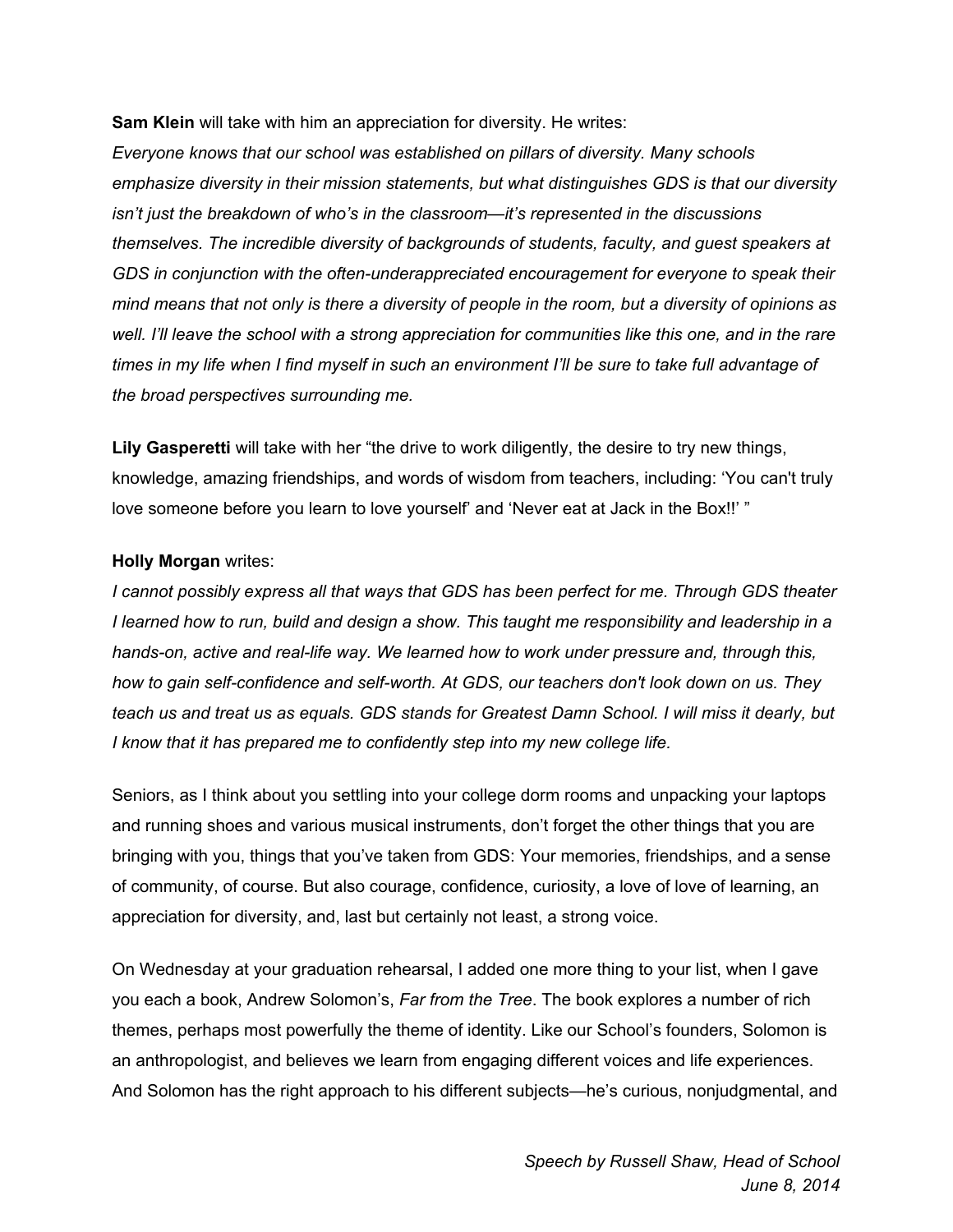not too politically correct. Solomon understands that while he may carry his own prejudices into his encounters with difference, he is, in the words of one reviewer, "only too willing to have them demolished."

It heartens me that even with your end-of-year business and various graduation parties to attend, a number of you have found the time to begin reading your new book. A few days ago, I received the following note from one of your classmates, **Natalie Edwards**.

#### She wrote:

*Thank you for the book you gave each of the seniors. I admit to only having read the first* chapter but I am already enthralled by it. I spent my senior quest reading one book a week for *every week of the second semester. Yet, this book is very different from the "classics" I have been reading such as* Catch-22 *and* On the Road*.*

*Only at GDS would the seniors receive a 900-page book for graduation. And only at GDS would there be seniors who are really excited about this. (My friends have already been asking me if I've started "the book" yet.)*

I've been thinking about GDS a lot lately. At St. Stephen's, the school I attended last year for my *junior year abroad in Italy, I realized for the first time how profoundly GDS had shaped me. I realized that I took for granted close friendships with each of my teachers and I assumed that* every student would be as enthusiastic about school as I was. I got a little bit of a shock. I enjoyed the year I spent in Italy. I learned about a new culture and made a lot of new friends from all over the world. But, when I look back in ten years at my adolescent years, I know that *GDS is the school I will remember as the place that made me who I am. My GDS kindergarten teachers must have been taken aback by my somewhat bossy nature. I told the other kids at my* lunch table each day that we were going to play "the silent game" and that at the end of the year *I would hand out awards to the winners—a plot to allow myself to dominate lunchtime conversation. While my teachers let me continue with my diabolical ways, they did urge me to use the "Peace Rose" more than once. At any other school, my teachers would have rushed to "put me in a box" and would have attempted to tame my more unruly habits. Fortunately, GDS* let me figure out on my own that bossing other kids around wasn't the best way to get what I *wanted or to cultivate lasting friendships. That's what progressive education is all about, isn't it? Progressive education is child-centered, where the teacher is not a taskmaster but rather a*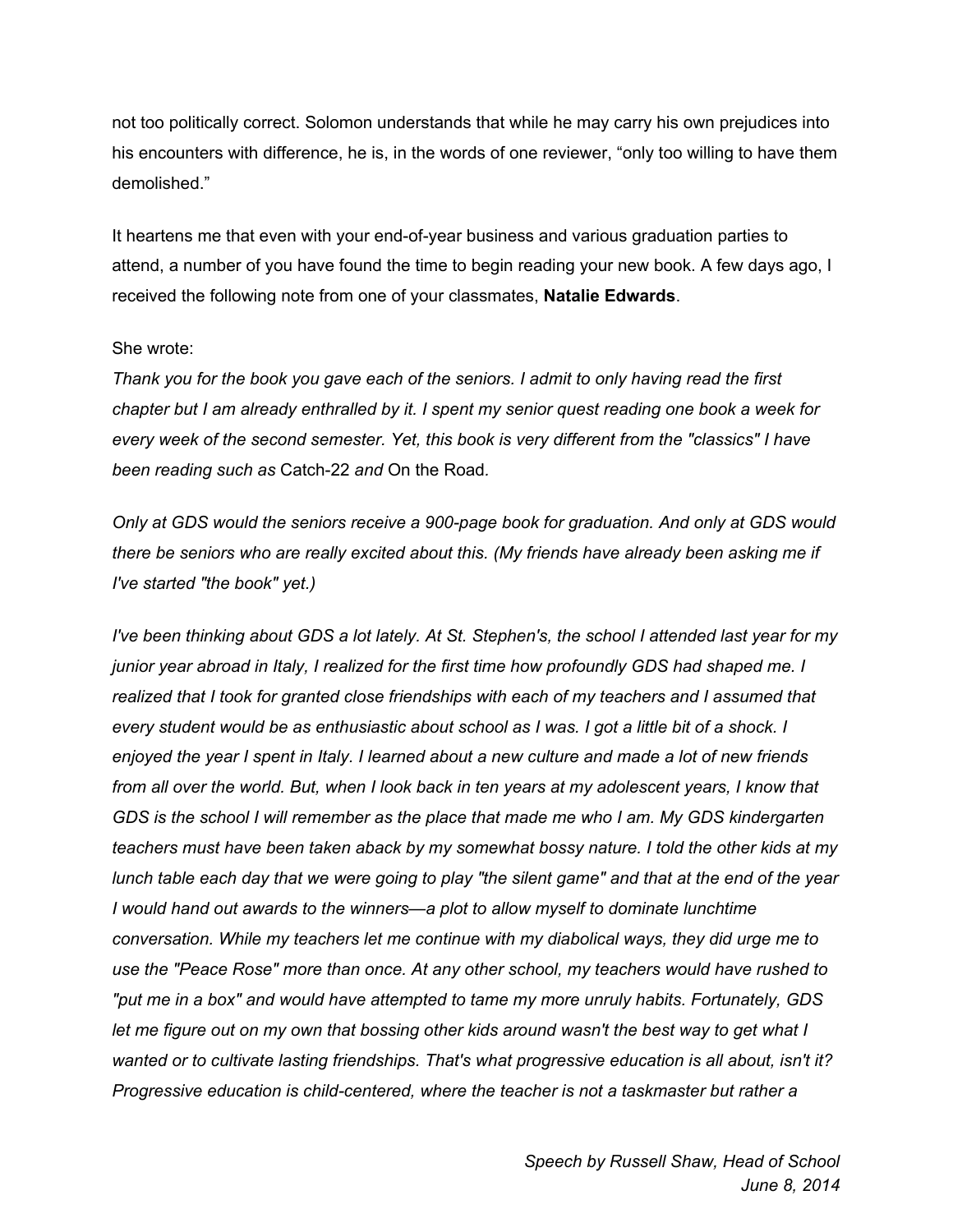*guide who lets kids become who they are meant to be and allows us to learn from our peers without always standing over us and telling us how to behave. I'm so grateful for the chance that GDS gave me to figure it out on my own sometimes.*

*And now, we come back to "the book." That's what* Far from the Tree *is about—it's a book that showcases different identities and argues for a more restrained approach to parenting—or at least a more humane one, one that allows children to form their own identities and be proud of them.*

On that note, of course GDS hasn't been the only guiding figure in my life (I do have two loving *parents), but it's perhaps been the most profound; especially because, as I grew and my life changed, GDS didn't. GDS has been my home for all these years and even though I chose to explore something different last year, I was able to make that choice happily and with much* excitement because I knew that for my senior year, I would be returning to the place I loved the *most.*

Seniors, we count on all of you returning to GDS often. For those of you who spent your early years on MacArthur Boulevard, this may mean returning to a unified GDS campus on Davenport Street. (And yes—we're very, very excited). And yet know that while our school has had seven different campuses in our 68 years, you will still be returning, like alumni before you, to GDS. To a GDS that understands that young people should be at the center of their learning, that knows that diverse learning environments are superior learning environments, that believes deeply in each child's unlimited capacity, in his or her unique genius.

And now, I close with a story.

A group of villagers travelled several days to visit the big city. They stayed in an inn and spent their days marveling at the sites and the sheer numbers of people they saw. On their last night in the inn, they awoke to the sound of drumming. The innkeeper shouted that they should quickly leave their rooms and gather outside. When they did so, they asked the innkeeper what was happening. He explained to them that the drums meant there was a fire somewhere in the city that needed to be put out. After a while of standing outside listening to the drums, they were allowed to return their rooms and go back to sleep.